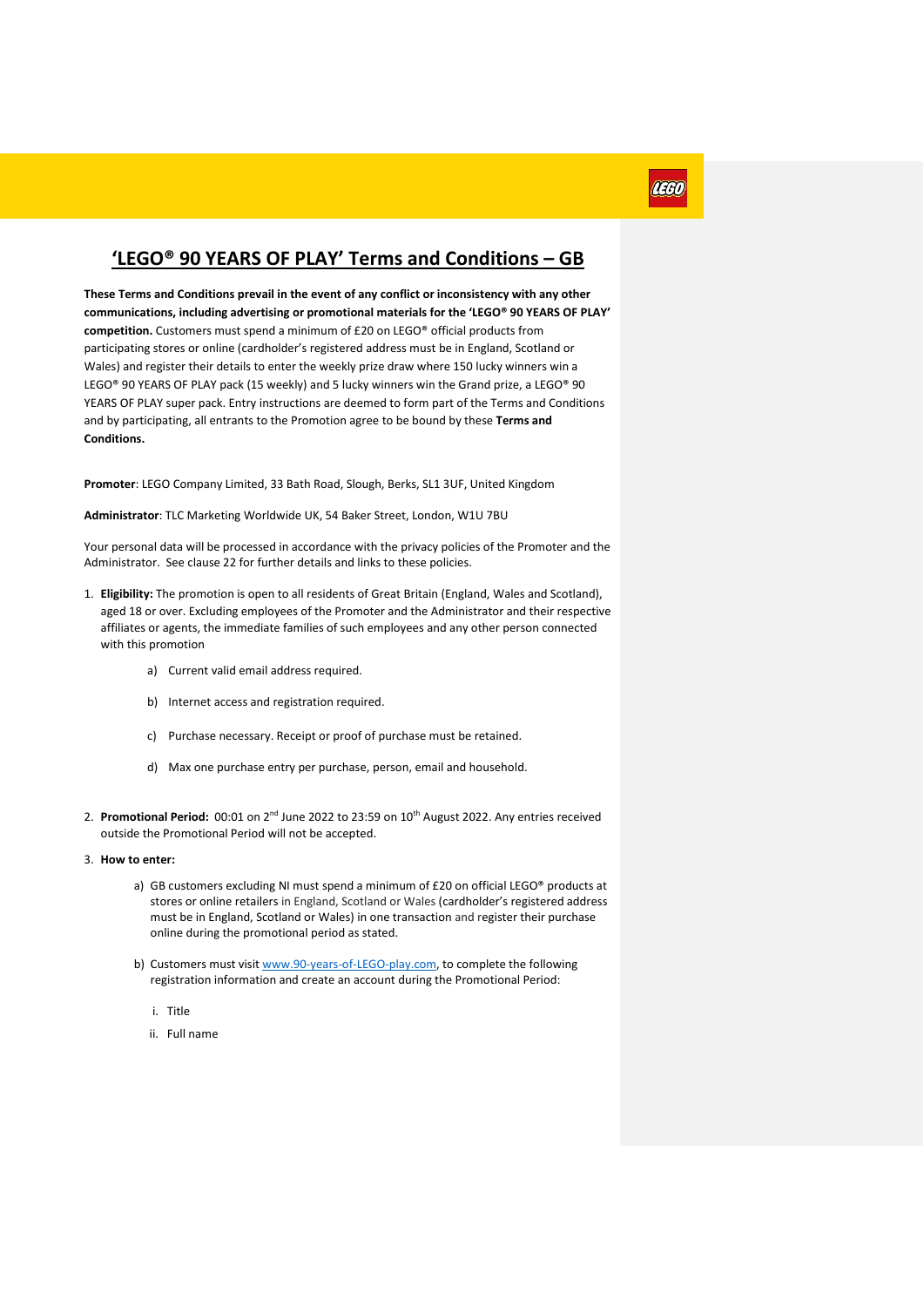## aaan

- iii. Date of birth
- iv. Full postal address
- v. Valid email address
- vi. GB customers (Including England, Wales and Scotland), must upload a clear image or scan of their purchase receipt/proof of purchase. The date of purchase, the store the product was purchased from, the price and product description/name must be clearly visible and identifiable. The date of purchase shown must be during the Promotional Period and prior to the date of entry.
- c) Customers will receive a confirmation email once registered via the email address provided.
- d) Customers will be automatically entered into a weekly prize draw for that week and the Grand prize draw at the end of the campaign, all prizes are allocated via a randomised computer process from all valid entries received.
- e) **Weekly prize draw** 15 weekly winners to win a **LEGO® 90 YEARS OF PLAY pack**, consisting of; 1 x 11021 90 Years of Play, 1 x 41956 Ice Cream Picture Frame & Bracelet, 1 x 60342 The Shark Attack Stunt Challenge, and 1 x LEGO® 90 YEARS OF PLAY Branded Tote Bag. 15 winners per week. Weekly draws will include registrations from the Thursday at 00:01 and until the following Wednesday at 23:59. The draws will take place from all valid entries received on the following day, the Thursday and winners will be emailed within 2 working days.

| Prize Draw 1  | Thursday 9 <sup>th</sup> June    |
|---------------|----------------------------------|
| Prize Draw 2  | Thursday 16 <sup>th</sup> June   |
| Prize Draw 3  | Thursday 23rd June               |
| Prize Draw 4  | Thursday 30 <sup>th</sup> June   |
| Prize Draw 5  | Thursday 7 <sup>th</sup> July    |
| Prize Draw 6  | Thursday 14 <sup>th</sup> June   |
| Prize Draw 7  | Thursday 21 <sup>st</sup> June   |
| Prize Draw 8  | Thursday 28 <sup>th</sup> June   |
| Prize Draw 9  | Thursday 4th August              |
| Prize Draw 10 | Thursday 11 <sup>th</sup> August |

- f) **Weekly construction challenge** In addition to the purchase route in clause 3.e), each week we will have a new themed Construction Challenge of the Week, published here. This will give customers the opportunity to gain an additional entry into the weekly prize draws. Customers are required to:
	- Create the LEGO® construction challenge of the week as explained on [www.90](http://www.90-years-of-lego-play.com/construction-challange) [years-of-LEGO-play.com/construction-challange](http://www.90-years-of-lego-play.com/construction-challange) All challenges will involve the creation of a LEGO® set.
	- Take a photo of the completed construction and upload it to [www.90-years-of-](http://www.90-years-of-lego-play.com/construction-challange)[LEGO-play.com/construction-challange](http://www.90-years-of-lego-play.com/construction-challange) before that week of entry's closing date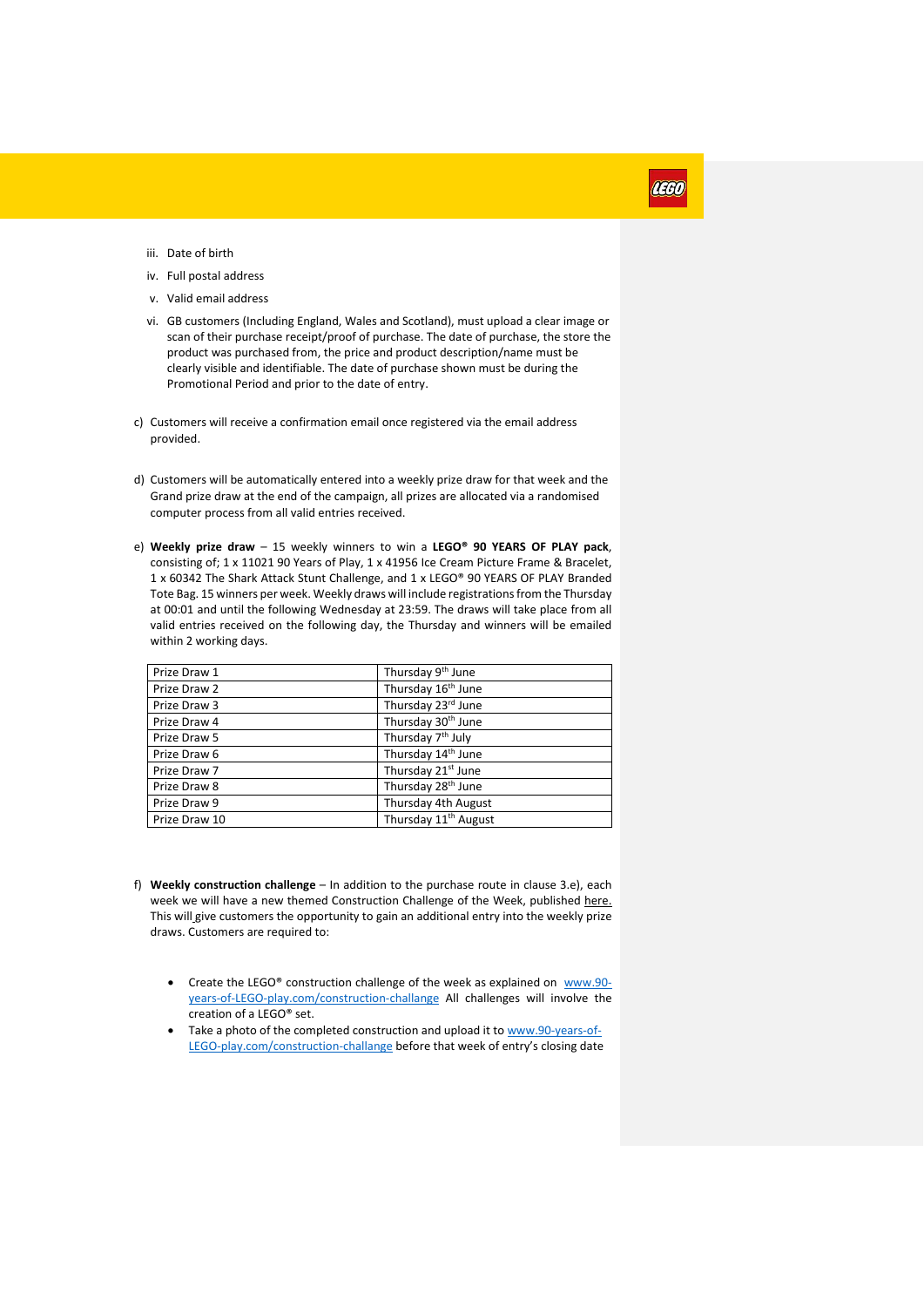on Wednesday at 23:59. Email address required when submitting photos, this must match the email address used to make their purchase entry. All photos will be accepted if clearly illustrating the use of that week's construction challenge elements. The Promoter reserves the right to reject any image that does not clearly include the use of any week's construction challenge elements. Unless requested via the customer service contact details, participants will not be informed if their entry is rejected.

Once registered, the customer will be able to take part in all of the following weeks' construction Challenges, without having to make any additional purchases. They will simply have to create and complete a new construction according to the theme of the week in progress and upload an image to [www.90-years-of-LEGO-](http://www.90-years-of-lego-play.com/construction-challange)

[play.com/construction-challange](http://www.90-years-of-lego-play.com/construction-challange) and confirm the email address that matches the email address used to make their original registration. This will gain them a max of one (1) entry into that week's draw only. Winners will be contacted within 2 working days. Each submission of the construction challenge will also generate an additional entry into the Grand Prize Draw.

- g) **Grand Prize draw** All qualifying entries via the purchase registration and construction challenge will also constitute an entry into the Grand Prize draw once the campaign has ended, to win one of five (5) Grand Prizes. The grand prize is a **LEGO® 90 YEARS OF**  PLAY super pack, consisting of; 1 x 11021 90 Years of Play, 1 x 71766 Lloyd's Legendary Dragon, 1 x 60320 Fire Station, 1 x 41703 Friendship Tree House, 1 x 31129 Majestic Tiger, 1 x 10280 Flower Bouquet, 1 x LEGO® 90 YEARS OF PLAY Branded Drinking Bottle, and 1 x LEGO® 90 YEARS OF PLAY Branded Laptop Case. The grand prize draw will take place on Thursday 11<sup>th</sup> August and the winner will be contacted within 2 working days.
- h) Winners will receive an email to the email address provided at registration 2 working days after the prize draw takes place. Winners will have 7 days to accept their prize by replying to the confirmation email. Once a winner has confirmed their acceptance of the prize, their prize will be sent within 6 weeks to the address provided at registration. If a winner does not accept their prize within the allocated 7 days, then their claim to that prize will become void and a reserve winner will be offered the prize. The process will continue until a winner is confirmed.
- i) The Grand prize winners will be selected at random from all the entries received during the promotional period. They will receive an email to the email address provided at registration within 2 working days of the draw date Grand prize winners will have 7 days to accept their prize by replying to the confirmation email. Once a winner has confirmed their acceptance of the prize, their prize will be sent within 6 weeks to the address provided at registration. If a winner does not accept their prize within the allocated 7 days, then their claim to that prize will become void and a reserve winner will be offered the prize. The process will continue until a winner is confirmed.
- 4. TLC Marketing and the LEGO Group will automatically post all validated construction photos, uploaded by entrants, on the construction wall of the promotional site, for a period of approximately one week. The LEGO Group may post the winning photos from the construction challenge onto social media. The photos will not include any personal details.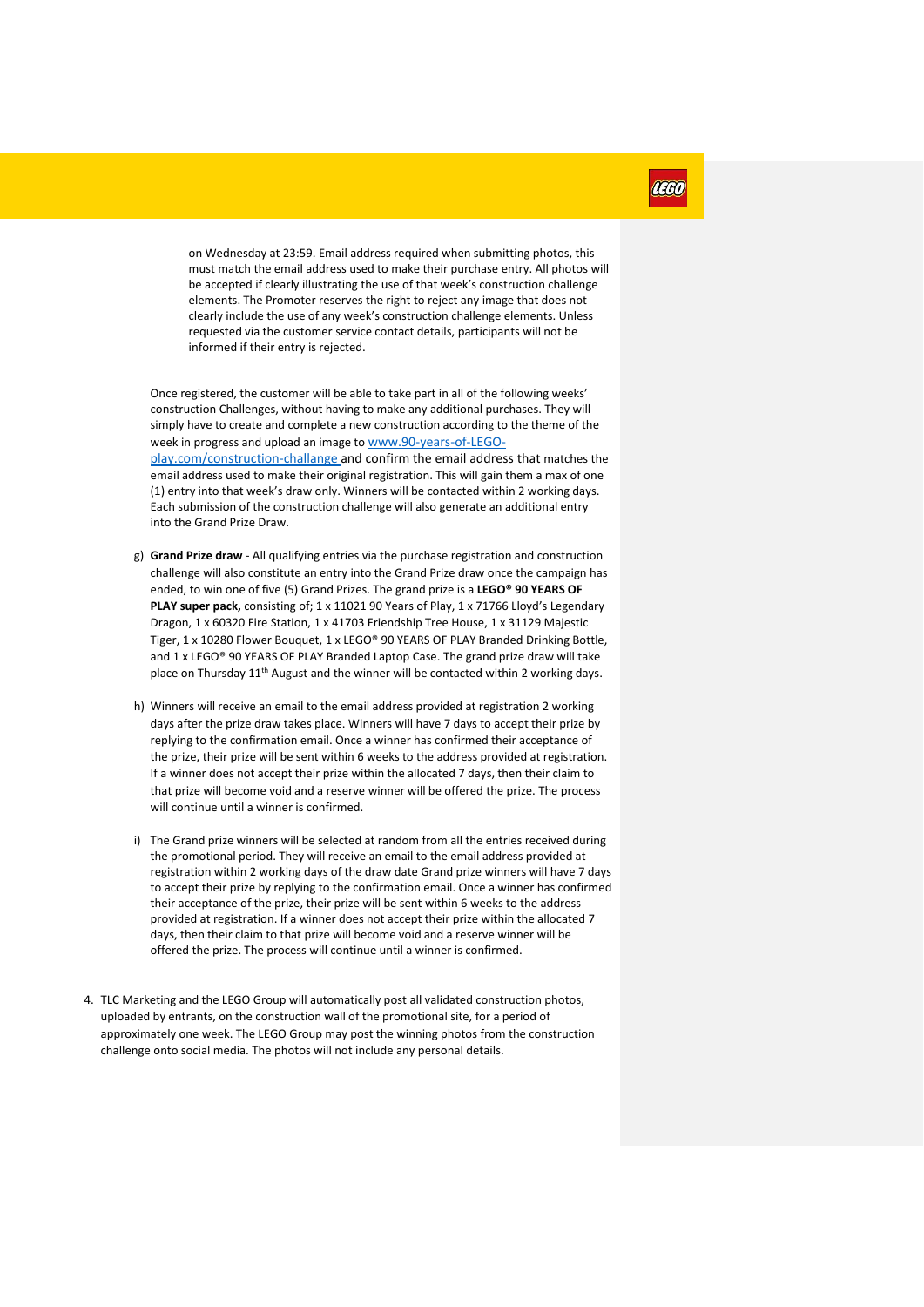5. No cash or other alternative prizes will be provided in whole or in part, except that in the event of circumstances outside of its control, the Promoter reserves the right to substitute a similar prize of equal or greater value. The prizes cannot be used in conjunction with any other promotion.

#### 6. **Prize T&C'S:**

- a) Weekly prize draw prizes: 1 of 150 **LEGO® 90 YEARS OF PLAY packs** (15 to be won weekly):
	- i. Consisting of: 1 x 11021 90 Years of Play, 1 x 41956 Ice Cream Picture Frame & Bracelet, 1 x 60342 The Shark Attack Stunt Challenge, and 1 x LEGO® 90 YEARS OF PLAY Branded Tote Bag.
	- ii. The winners will be emailed via the email address provided on entry 2 working days after the weekly prize draw, as stated in clause 3.e)
	- iii. The prize will be delivered to the postal address provided at registration within 6 weeks of prize confirmation and the completion of any verification process, by Royal Mail standard post.
- b) Grand prize draw prize: 1 of 5 **LEGO® 90 YEARS OF PLAY super packs:**
	- i. Consisting of: 1 x 11021 90 Years of Play, 1 x 71766 Lloyd's Legendary Dragon, 1 x 60320 Fire Station, 1 x 41703 Friendship Tree House, 1 x 31129 Majestic Tiger, 1 x 10280 Flower Bouquet, 1 x LEGO® 90 YEARS OF PLAY Branded Drinking Bottle, and 1 x LEGO® 90 YEARS OF PLAY Branded Laptop Case.
	- ii. 5 LEGO® 90 YEARS OF PLAY super packs to be won after the campaign has ended.
	- iii. The winners will be contacted by Monday  $15<sup>th</sup>$  August By email via the email address provided on entry.
	- iv. The prize will be delivered to the postal address provided at registration within 6 weeks of prize confirmation and the completion of any verification process, by Royal Mail standard post
- 7. The Promoter and the Administrator accepts no responsibility for any entries that are incomplete, illegible or fail to reach the Administrator for any reason and any such entries will not be accepted. Entrants who enter on someone else's behalf will be disqualified, at the Promoter's discretion.
- 8. If fulfilment or any element of this promotion is delayed or affected due to the continuing Covid-19 pandemic and resulting Government restrictions, any affected entrants will be contacted by the Promoter and kept updated of any unavoidable changes to the promotion or prizes.
- 9. The LEGO Group reserves the right to cancel, suspend, amend or withdraw the offer at any point without prior notice.
- 10. The Promoter and the Administrator reserve the right to require entrants to provide further verification of their purchase, identity and eligibility (passport, driving licence or equivalent) including original documents which they must provide within 10 days from request. The Promoter reserves the right to refuse to award a reward or withdraw reward entitlement and/or refuse further participation in the promotion and disqualify the entrant where there are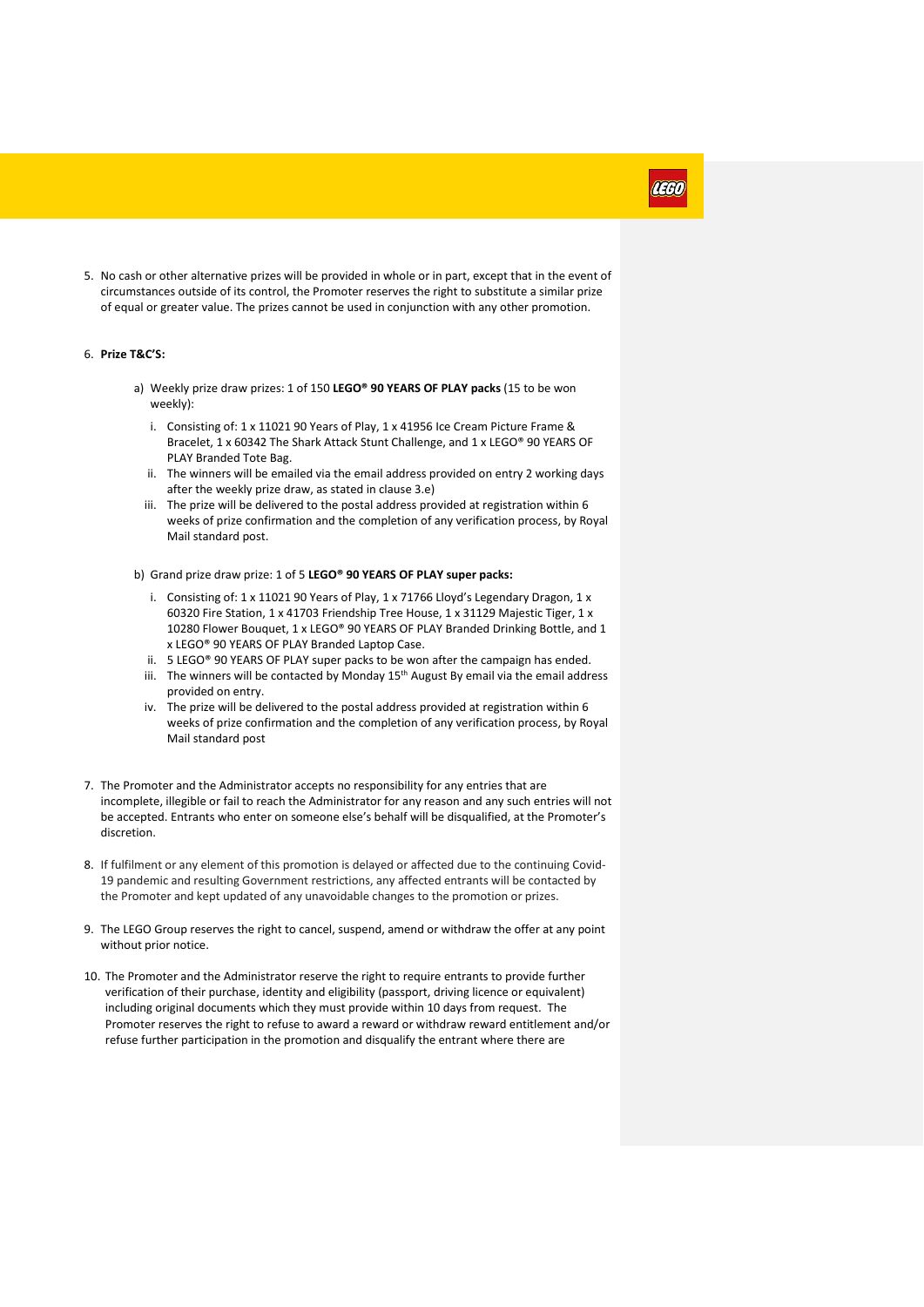reasonable grounds to believe there has been a breach of these Terms and Conditions, the spirit of the promotion, any instructions forming part of this promotion's entry requirements or otherwise where an entrant has gained unfair advantage in entering or won using fraudulent means.

- 11. All entries must be made by the entrant themselves. Entries (bulk or otherwise) made from trade, consumer groups or third parties will not be accepted. Entries made by macros or other automated means (including systems which can be programmed to enter) and entries which do not satisfy the requirements of these Terms and Conditions in full will be disqualified and will not be counted. If it becomes apparent that an entrant is using a computer(s) to circumvent this condition by, for example, the use of 'script', 'brute force', masking their identity by manipulating IP addresses, using identities other than their own or any other automated means in order to increase the number of entries into the promotion, those entries will be disqualified and any prize awarded will be void. The Promoter and Administrator reserves the right to investigate and undertake all such action, as is reasonable, to protect itself against fraudulent or invalid entries. In addition, the Promoter and the Administrator reserves the right to reject those entries which it considers, in its absolute discretion, are fraudulent or invalid.
- 12. The Promoter will make available a list of winners' surnames and counties of residence to members of the public or regulators who request such details within 3 months of the closing date of the promotion. Entrants can object to disclosure, or request that disclosure be limited in scope by contacting [lego90years-GB@tlcrewards.com.](mailto:lego90years-GB@tlcrewards.com) We may nevertheless disclose the information to the Advertising Standards Authority if required to do so.
- 13. It is the responsibility of the entrant to provide correct, up-to-date details when entering and when claiming their prize. The Promoter cannot be held responsible for winners failing to supply accurate information which affects fulfilment of their reward.
- 14. Any additional costs which may be incurred in this Promotion in the context of entry, such as internet costs and other additional services that go beyond those described services for prize fulfilment are not included in the prize and must be paid by entrants separately.
- 15. Your entry will be deemed invalid if (including but not limited to) you;
	- a) Are not an eligible entrant (as defined in clause 1 above);
		- b) Have failed in any way to otherwise comply with these Terms and Conditions and corresponding partner Terms and Conditions as determined by The Promoter or the Administrator in its sole discretion.
- 16. Insofar as permitted by law, neither the Promoter nor the Administrator, nor its associated companies, will be responsible or liable to compensate the entrant, or accept any liability, for any personal loss, expense or damage in connection with this promotion or accepting or using the prizes except for any liability which cannot be excluded by law (including personal injury, death and fraud) in which case that liability is limited to the minimum allowable by law. Neither can they guarantee the quality and/or availability of the services offered when using the prizes and cannot be held liable for any resulting personal loss or damage. Your statutory rights are unaffected
- 17. In the event of circumstances outside the reasonable control of the Promoter, or otherwise where fraud, abuse, and/or an error affects or could affect the proper operation of this promotion or the awarding of prizes, and only where circumstances make this unavoidable, the